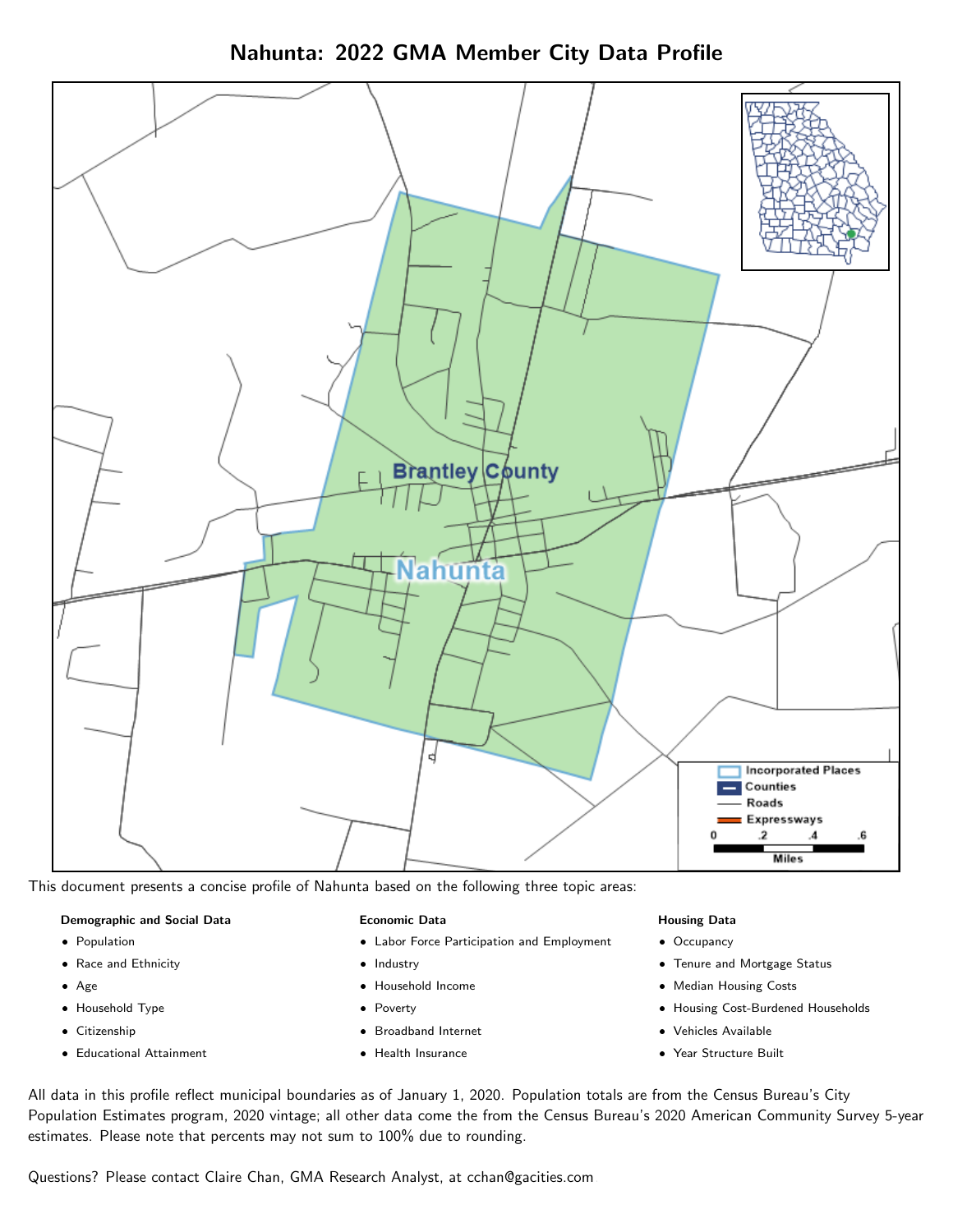# Nahunta: Demographic and Social



 $2\%$  4% 6% 8% 10% Male **Example 18** Temale 10% 8% 6% 4% 2% 85 and over 80-84 75-79 70-74 65-69 60-64 55-59 50-54 45-49 40-44 35-39 30-34 25-29 20-24  $15-19$ 10-14 5-9 Under 5

## **Citizenship**

Age



Source: American Community Survey, 2020 5-year estimates, table B05002 Source: American Community Survey, 2020 5-year estimates, table B15002

### Race and Ethnicity



Source: U.S. Census Bureau, City Population Estimates, 2020 vintage Source: American Community Survey, 2020 5-year estimates, table B03002

## Household Type



Source: American Community Survey, 2020 5-year estimates, table B01001 Source: American Community Survey, 2020 5-year estimates, table B11001

## Educational Attainment



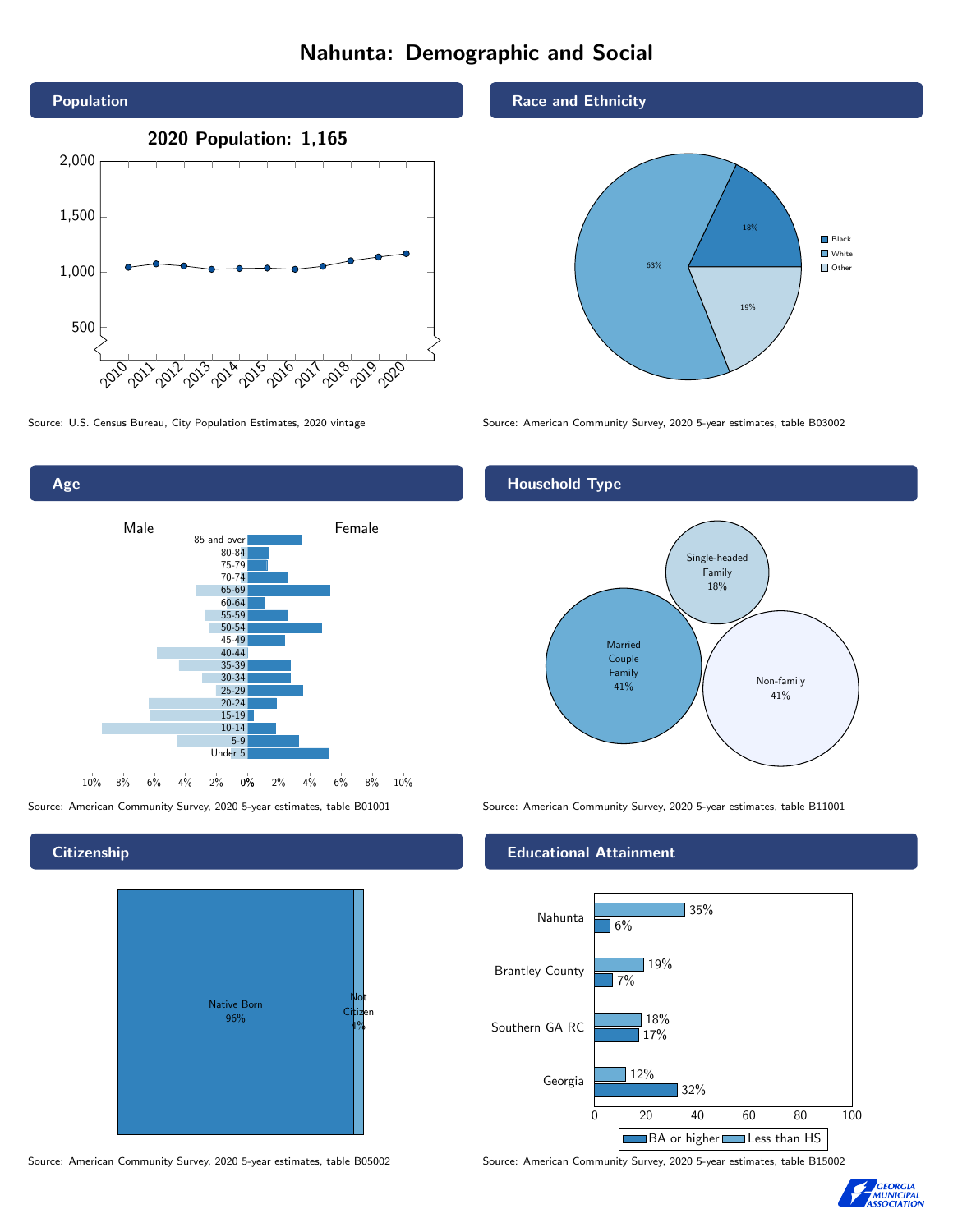# Nahunta: Economic







Source: American Community Survey, 2020 5-year estimates, table B23001 Note: Unemployment rate is based upon the civilian labor force.



| Agriculture, forestry, fishing and hunting, and mining      | $3\%$ |
|-------------------------------------------------------------|-------|
| Construction                                                | 24%   |
| Manufacturing                                               | 8%    |
| <b>Wholesale Trade</b>                                      | 3%    |
| Retail Trade                                                | 6%    |
| Transportation and warehousing, and utilities               | 21%   |
| Information                                                 | $2\%$ |
| Finance and insurance, real estate, rental, leasing         | $1\%$ |
| Professional, scientific, mgt, administrative, waste mgt    | $1\%$ |
| Educational services, and health care and social assistance | 12%   |
| Arts, entertainment, recreation, accommodation, food        | 7%    |
| service                                                     |       |
| Other services, except public administration                | 11%   |
| Public administration                                       | $0\%$ |

Source: American Community Survey, 2020 5-year estimates, table C24030



Source: American Community Survey, 2020 5-year estimates, tables B19013 and B19025 Source: American Community Survey, 2020 5-year estimates, table B17010



Poverty



## **Health Insurance**



Source: American Community Survey, 2020 5-year estimates, table B28002 Source: American Community Survey, 2020 5-year estimates, table B18135